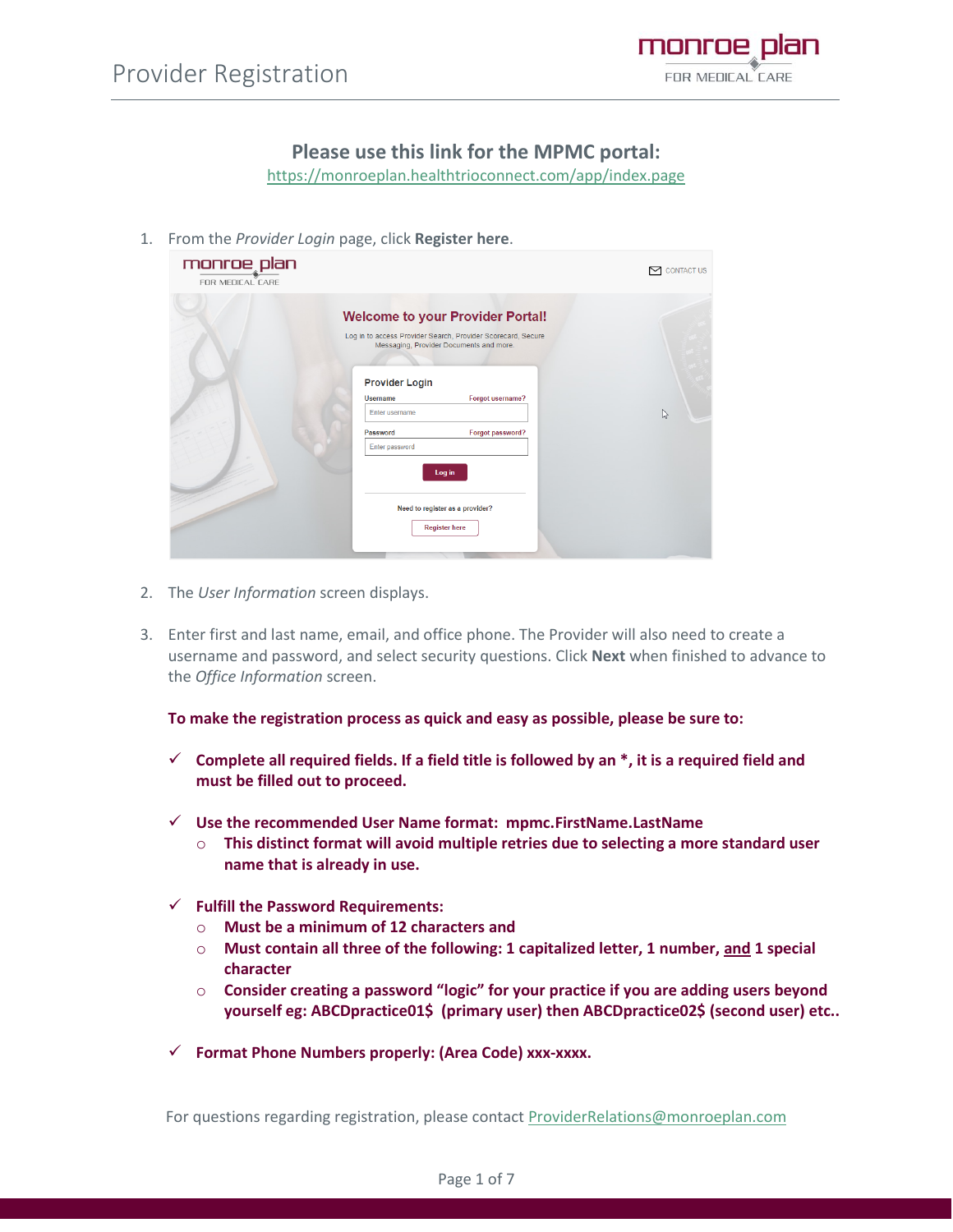

4.

|                                                                           | If you are an existing user of the Connect system please login. Click here to start your session. |
|---------------------------------------------------------------------------|---------------------------------------------------------------------------------------------------|
| <b>First Name *</b>                                                       |                                                                                                   |
|                                                                           |                                                                                                   |
| <b>Middle Initial</b>                                                     |                                                                                                   |
|                                                                           |                                                                                                   |
| Last Name *                                                               |                                                                                                   |
|                                                                           |                                                                                                   |
| <b>Title</b>                                                              |                                                                                                   |
|                                                                           |                                                                                                   |
| E-Mail *                                                                  |                                                                                                   |
|                                                                           |                                                                                                   |
|                                                                           |                                                                                                   |
| Confirm E-Mail *                                                          |                                                                                                   |
|                                                                           |                                                                                                   |
| Office Phone *                                                            |                                                                                                   |
| Example: (555) 555-5555                                                   |                                                                                                   |
| Extension #                                                               |                                                                                                   |
|                                                                           |                                                                                                   |
| Example: 123456                                                           |                                                                                                   |
| <b>Office Fax</b>                                                         |                                                                                                   |
|                                                                           |                                                                                                   |
| Example: (555) 555-5555                                                   |                                                                                                   |
|                                                                           | Clinician $\Box$ Check this box if you are a clinician                                            |
| User Name *                                                               |                                                                                                   |
|                                                                           |                                                                                                   |
| Password *                                                                |                                                                                                   |
|                                                                           |                                                                                                   |
| Confirm Password *                                                        |                                                                                                   |
|                                                                           |                                                                                                   |
| <b>Security Question 1 *</b>                                              |                                                                                                   |
|                                                                           |                                                                                                   |
| Security Answer 1 *                                                       |                                                                                                   |
|                                                                           |                                                                                                   |
| Your answer may not contain your usemame.                                 |                                                                                                   |
| <b>Security Question 2 *</b>                                              |                                                                                                   |
|                                                                           |                                                                                                   |
| Security Answer 2 *                                                       |                                                                                                   |
|                                                                           |                                                                                                   |
| Your answer may not contain your usemame.<br><b>Security Question 3 *</b> |                                                                                                   |
|                                                                           |                                                                                                   |
|                                                                           |                                                                                                   |
| Security Answer 3 *                                                       |                                                                                                   |
| Your answer may not contain your usemame.                                 |                                                                                                   |
|                                                                           | Local Admin 2 As the primary registrant, you are automatically a local admin                      |
|                                                                           |                                                                                                   |
|                                                                           |                                                                                                   |
| Cancel                                                                    | <b>Next</b><br><b>Back</b>                                                                        |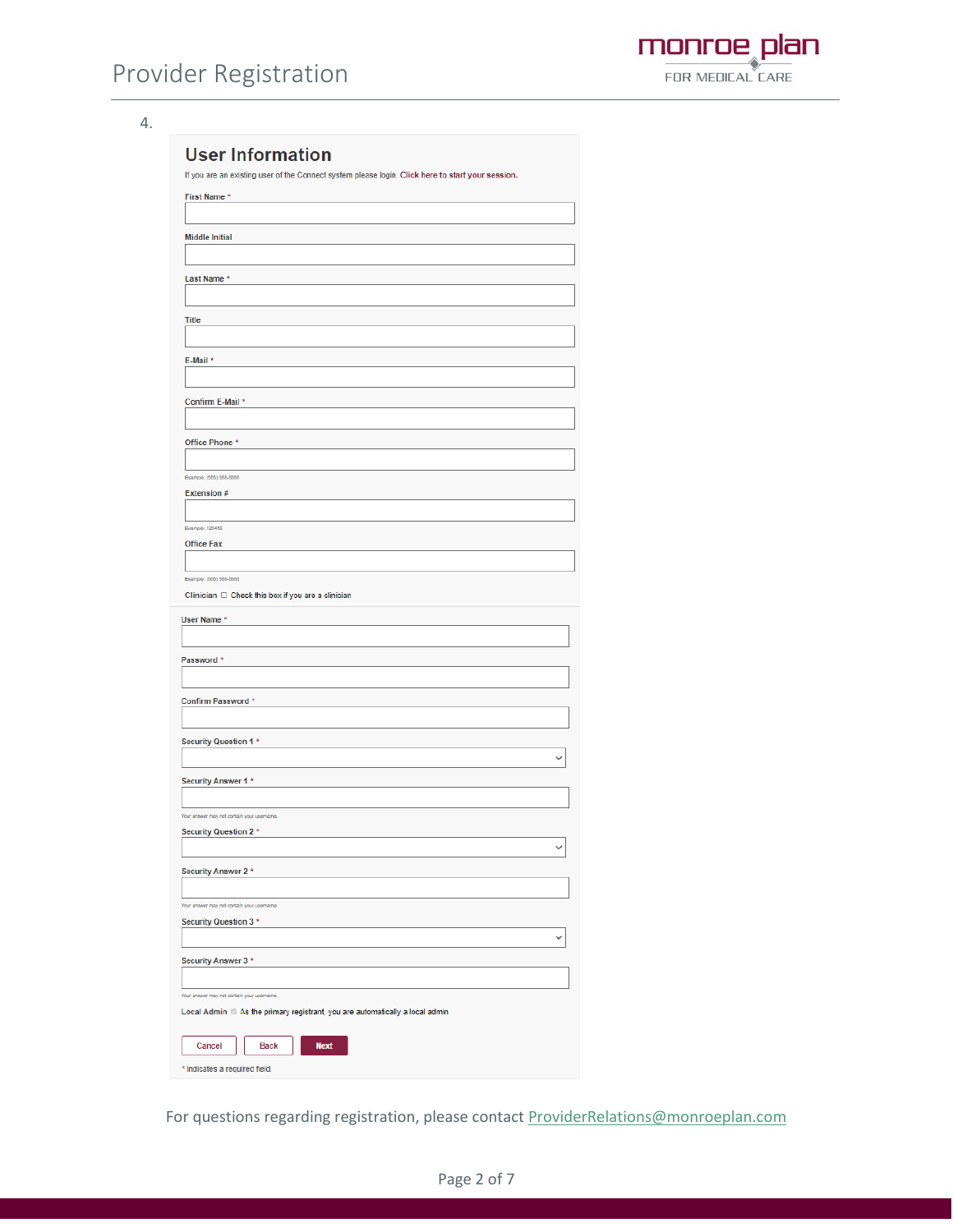5. In the *Office Information* page, enter the organization name, tax ID, and address of the provider office. Click **Next** when finished.

monroe plan FOR MEDICAL CARE

| <b>Office Information</b>                  |
|--------------------------------------------|
| Enter the name and address of your office. |
| Organization Name *                        |
|                                            |
| Tax ID*                                    |
|                                            |
| <b>Payer Identification Value 1</b>        |
|                                            |
| <b>Payer Identification Value 2</b>        |
|                                            |
| Payer Identification Value 3               |
|                                            |
| Address *                                  |
|                                            |
| City <sup>*</sup>                          |
|                                            |
| State *                                    |
| $\check{ }$                                |
| Zip Code *                                 |
|                                            |
|                                            |
| Cancel<br><b>Back</b><br><b>Next</b>       |

6. If the user wished to create log-in's for providers, select *Yes* and click **Next** to create accounts for those providers. If not, select *No* and click **Next**.

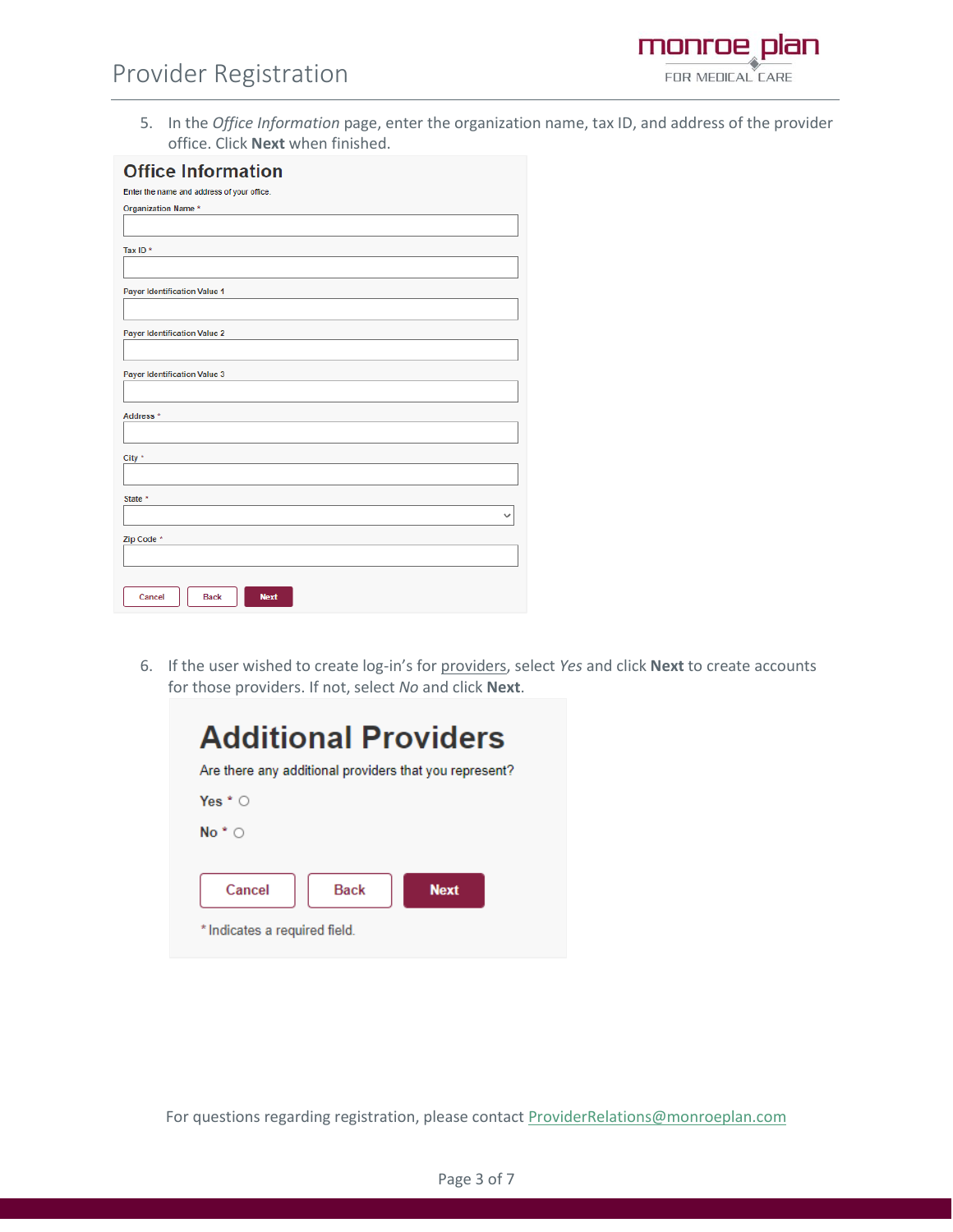

a. In the *Add Additional Providers* screen, search for and select a provider.

| <b>Add Additional Providers</b><br>Search for your provider: |              |
|--------------------------------------------------------------|--------------|
| Search For *                                                 |              |
| Provider                                                     | $\checkmark$ |
| Search By *                                                  |              |
|                                                              | $\checkmark$ |
| Search Text *                                                |              |
|                                                              |              |
| <b>Search</b>                                                |              |
| Cancel<br><b>Next</b><br><b>Back</b>                         |              |
| * Indicates a required field.                                |              |

b. In the search results, select the provider(s) and click **Add**.

| <b>Add Additional Providers</b>                                                                                                                                                                                                                                                                                                                     |
|-----------------------------------------------------------------------------------------------------------------------------------------------------------------------------------------------------------------------------------------------------------------------------------------------------------------------------------------------------|
| Search for your provider:                                                                                                                                                                                                                                                                                                                           |
| Search For <sup>*</sup>                                                                                                                                                                                                                                                                                                                             |
| Provider<br>◡                                                                                                                                                                                                                                                                                                                                       |
| Search By *                                                                                                                                                                                                                                                                                                                                         |
| Name<br>v                                                                                                                                                                                                                                                                                                                                           |
| Search Text *                                                                                                                                                                                                                                                                                                                                       |
| small                                                                                                                                                                                                                                                                                                                                               |
| <b>Search</b><br><b>Search Results</b>                                                                                                                                                                                                                                                                                                              |
| <b>Office Address</b><br><b>Organization Name</b><br>$\Box$ Small, David<br>550 Harrison Street, Suite I, Syracuse, NY 13202<br>90 Presidential Plaza, 2nd Floor, Syracuse, NY 13202<br>$\Box$ Small, David<br>□ Smallman, Bettina6620 Fly Road, Suite 300, East Syracuse, NY 13057<br>□ Smallman, Bettina750 East Adams Street, Syracuse, NY 13210 |
| $1 - 4$ of $4$                                                                                                                                                                                                                                                                                                                                      |
| Add                                                                                                                                                                                                                                                                                                                                                 |
| Cancel<br><b>Back</b><br><b>Next</b>                                                                                                                                                                                                                                                                                                                |
| * Indicates a required field.                                                                                                                                                                                                                                                                                                                       |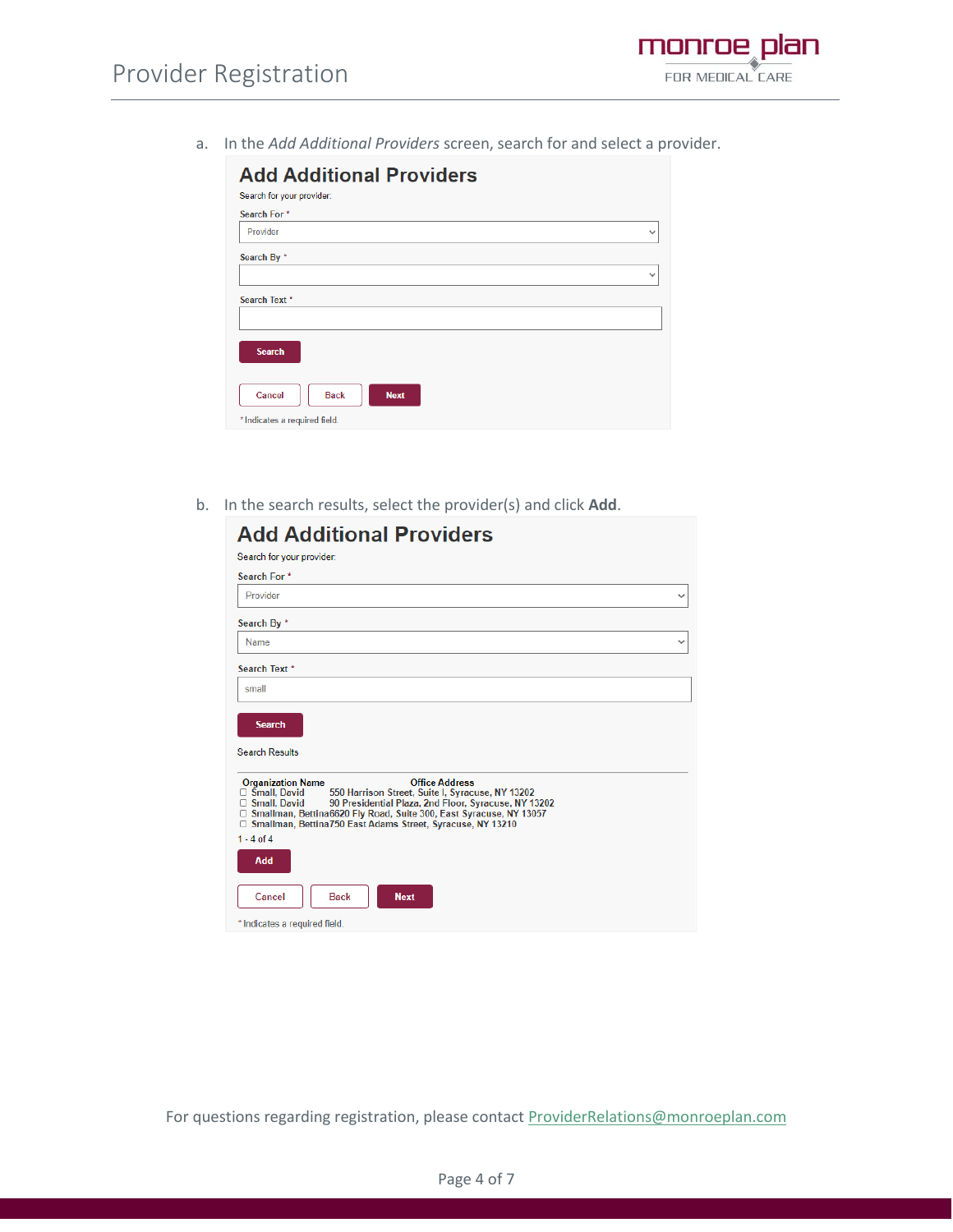- plan monroe FOR MEDICAL CARE
- c. In the *Add Additional Providers* screen, search for additional providers to add. When finished, click **Next**.

| <b>Add Additional Providers</b>                |              |
|------------------------------------------------|--------------|
| Search for your provider:                      |              |
| Search For *                                   |              |
| Provider                                       | $\checkmark$ |
| Search By *                                    |              |
|                                                | $\checkmark$ |
| Search Text *                                  |              |
|                                                |              |
| <b>Search</b>                                  |              |
| <b>Providers Represented</b><br>▶ Small, David | [remove]     |
| Cancel<br><b>Back</b><br><b>Next</b>           |              |
| * Indicates a required field.                  |              |

7. In the *Registration Summary* screen, review the information. Click e**dit**, if changes are needed. Click **Finish** to complete registration.

| <b>Registration Summary</b>            |  |  |  |  |  |
|----------------------------------------|--|--|--|--|--|
| [edit]<br>▸ Strong Pediatrics          |  |  |  |  |  |
| [edit]<br>▶ Small, David               |  |  |  |  |  |
| [edit]<br>∗ Jasen, Rebecca             |  |  |  |  |  |
| Cancel<br><b>Back</b><br><b>Finish</b> |  |  |  |  |  |
| * Indicates a required field.          |  |  |  |  |  |

8. The *Registration Created* screen displays. It's important to note the user IDs for login. Click **Next**.

| <b>Registration Created</b>                                                                                                                                  |                    |                         |  |  |  |  |
|--------------------------------------------------------------------------------------------------------------------------------------------------------------|--------------------|-------------------------|--|--|--|--|
| Below are the users that have been created for your registration. Please take note of the User IDs since they will<br>be needed to log into the application. |                    |                         |  |  |  |  |
| <b>Name</b>                                                                                                                                                  | User ID            | User Type               |  |  |  |  |
| Jasen, Rebecca                                                                                                                                               | mpmctestprovider46 | <b>Provider Contact</b> |  |  |  |  |
| <b>Next</b>                                                                                                                                                  |                    |                         |  |  |  |  |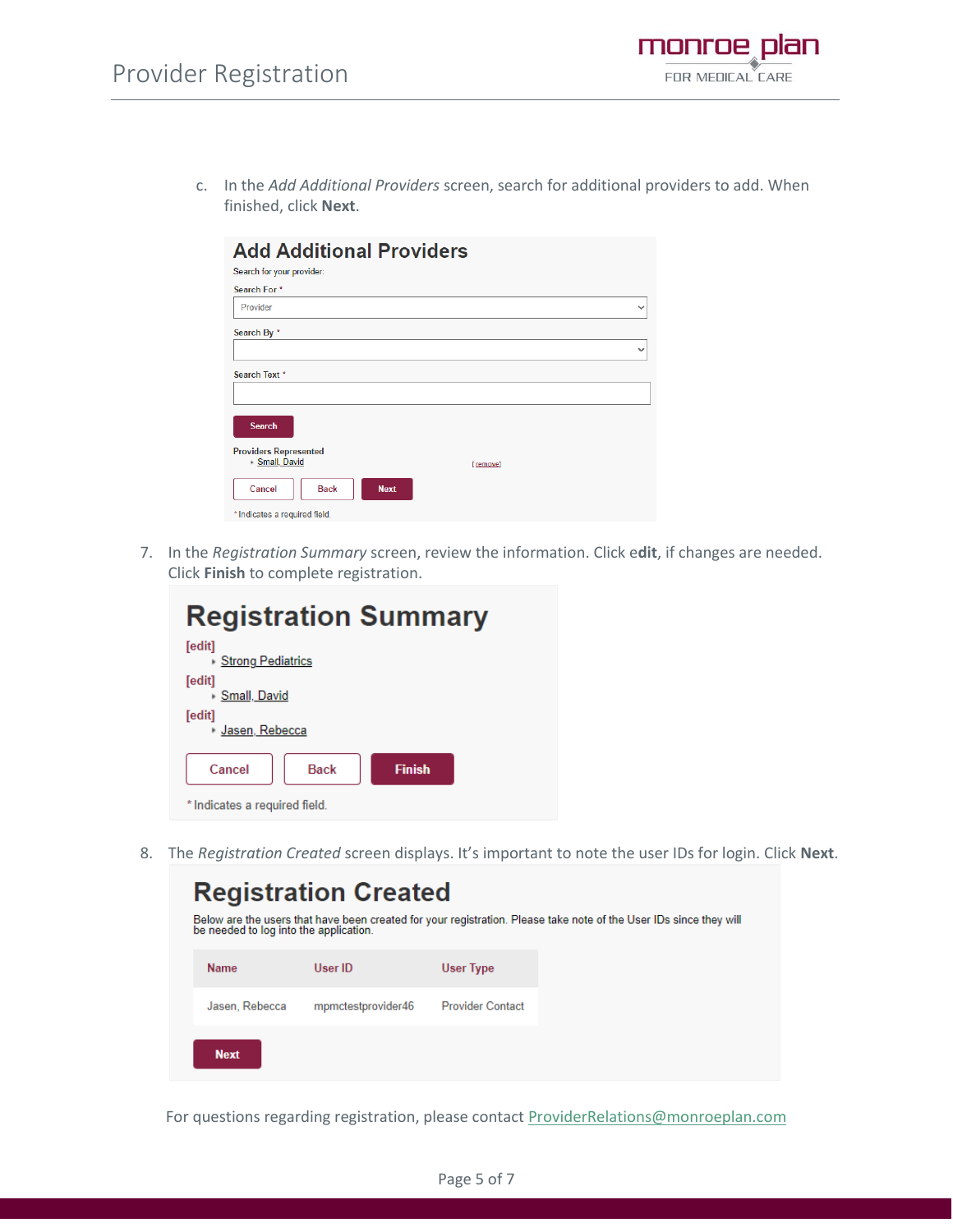- monroe plan FOR MEDICAL CARE
- 9. Registration is complete. Click **Next** to return to the *Provider Login* screen. Note: Monroe Plan for Medical Care must confirm registration before the provider can login. Please allow 24 hours turn around time.



## Adding Administrative Office Staff

1) On Provider log in screen, Click on Administration, then select System Admin



For questions regarding registration, please contact [ProviderRelations@monroeplan.com](mailto:ProviderRelations@monroeplan.com)